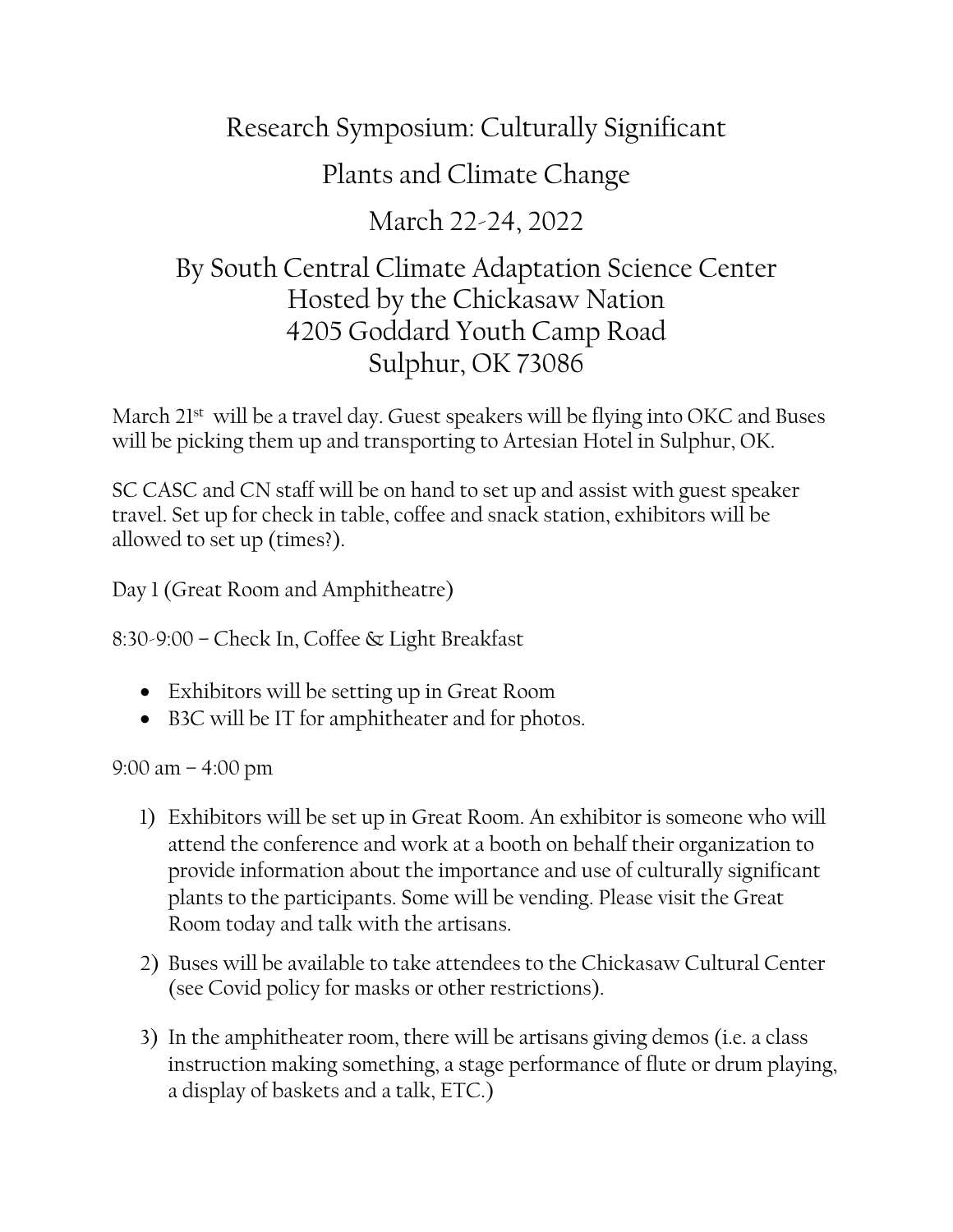Day 1 (amphitheater)

- B3C will be IT and photos
- Asa Samuels will be MC for the day

9:00am- Rock Pipestem- Opening prayer song and drum demo/Story

9:45am Introduce Raffle Items (Tickets or Bids)

10:00am- Chickasaw Nation- Basket Weaving

11:00am- Antonia Belindo- Painting class instruction

12:00pm-1:30pm- Break for Lunch

1:30pm- Margaret- Processing and Using Dogbane to make textiles

2:00pm- Carmen Jones- Salve making

3:00pm- Chickasaw Nation- Fish nets

3:30pm- Close raffle and choose winners

3:45pm- Rock Pipestem- Closing prayer song and drum demo/ Story

Day 2 (amphitheater)

\*B3C will be IT and recording the talks.

8:00 am Prayer- (LaDonna Brown, the Chickasaw Nation)

8:15 am – Welcome and Introduction to Keynote (Kara Berst, Undersecretary of Outreach and Services of The Chickasaw Nation Department of Commerce)

8:30 am – Introduction to the Climate Adaptation Science Centers (CASCs) and an Overview of the South Central CASC Tribal Engagement Program (Dr. Mike Langston, Acting USGS Director of the South Central CASC, and April Taylor and Yvette Wiley, Tribal Liaisons)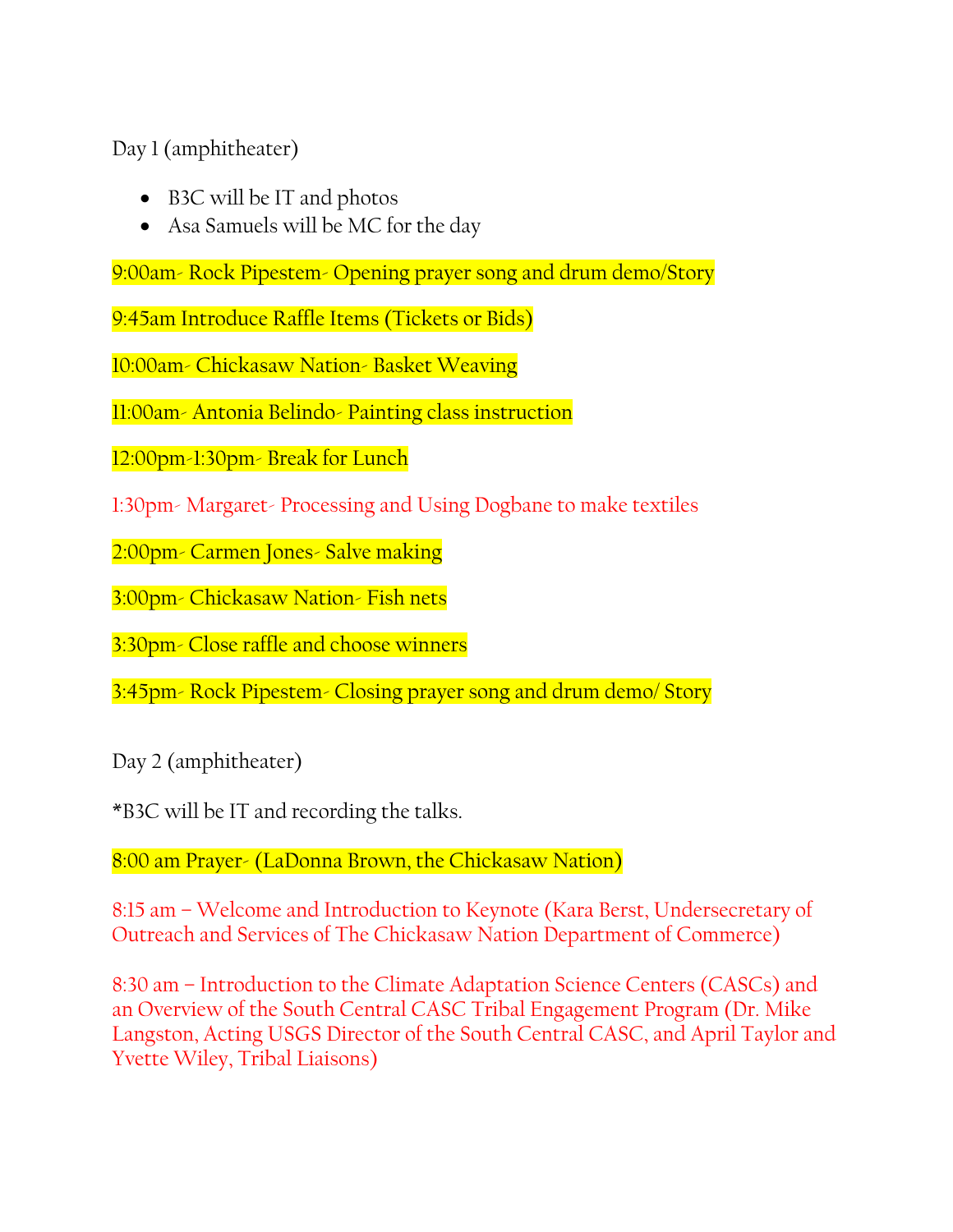- 8:50 am Data Sovereignty and Ethical Considerations in TEK Research based upon Indigenous Researcher Perspectives (T. Scott Ketchum, Tribal Affiliation: Choctaw, Job/position title: Assistant Professor and Chickasaw Nation Endowed Chair in Native American Studies at East Central University of Oklahoma)
- 9:05 am Biocultural Restoration of White Bark Pine on the Flathead Reservation (Michael Durglo, Confederated Salish and Kootenai Tribes)
- 9:25 am The Power of Seeds: Climate Change and Indigenous Knowledge in the South Central Region (Peyton Cavnar, South Central Climate Adaptation Science Center/ DGES, University of Oklahoma)
- 9:45 am Climate Impacts on Plant and Animal Relatives in the Upper Midwest Ceded Territories (Rob Croll, Policy Analyst/ Climate Change Program Coordinator, Great Lakes Indian Fish and Wildlife Commission)
- 10:05 am Dibaginjigaadeg Anishinaabe Ezhitwaad: A Tribal Climate Adaptation Menu (Robin Clark, Postdoctoral Scholar/Research Associate, Michigan Technological University)
- 10:20 am Break (Play CN videos of culturally significant plants)
- 10:40 am Biocultural Restoration Potential at Citizen Potawatomi Nation (Kaya DeerInWater, Shishibani Bodéwadmi)
- 11:00 am The Changing Climate of Indigenous Land Care (Neil Patterson Jr., Tuscarora, Center for Native Peoples and the Environment, State University of New York College of Environmental Science and Forestry)
- 11:20 am Managing Brown Ash for Resiliency against Emerald Ash Borer (EAB) and Climate Change (John J. Daigle, citizen of Penobscot and Professor, School of Forest Resources, University of Maine)

 $11:40$  am- 1 pm – Lunch Break (set up and test for livestream for Kalani)

1:00 pm – The Intergenerational Transfer: Knowledge, Place, Responsibility, Relationship. Community Capacity for Regenerative Sustainability. (Rev. M. Kalani Souza, UH NDPTC National Disaster Preparedness Training Center, The Olohana Foundation) (live stream)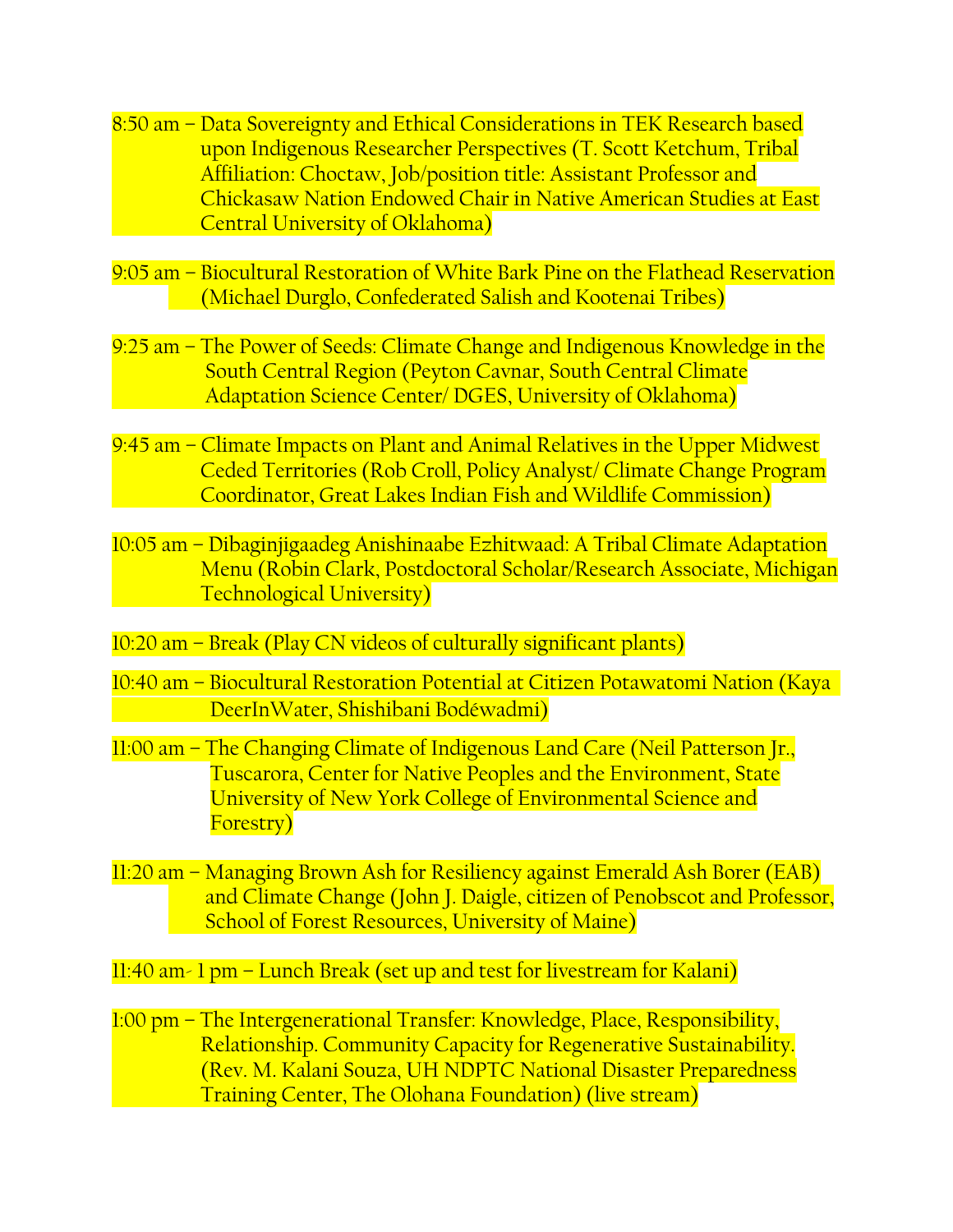- 1:30 pm— Southern Research Station Climate Products, Tools, and Research for Culturally Significant Plants (Michelle Baumflek, Research Biologist, USDA Forest Service)
- 1:50 pm Growing Culturally Significant Plants in Nurseries: Challenges and Opportunities (Jeremy Pinto, Research Plant Physiologist/ Tribal Nursery Specialist, USDA Forest Service)
- 2:10 pm Empowering Agriculture through Tribal Sovereignty (Carly Griffith Hotvedt, JD/MPA (Cherokee Nation) Associate Director, Indigenous Food and Agriculture Initiative, University of Arkansas School of Law)
- 2:30 pm Break (Play CN videos of culturally significant plants)
- 2:50 pm The NEON Observatory: An open data resource for tracking drivers and impacts of climate change on ecological communities (Katie Jones, Batelle, National Ecological Observatory Network (NEON))
- 3:05 pm Shifting Seasons: Understanding Plant Response to Climate Change (Alyssa Rosemartin, USA National Phenology Network, University of Arizona)
- 3:25 pm Climatic Impacts on Agriculture, Conservation Initiatives, and Assistance (Steven Bond, Intertribal Agriculture Council)
- 3:45 pm Tim Oakes- TBD

4:05 pm – Wrap up and Raffle

Day 3 (Upper level- Meeting Rooms)

8:00 am – Check In, Coffee & Light Breakfast

April give brief intro to goals of the day. Research collaboration. What are tribal interests and needs in research? What might we collaborate on? Case studies? Research working groups? Proposal ideas? Explain world café plan.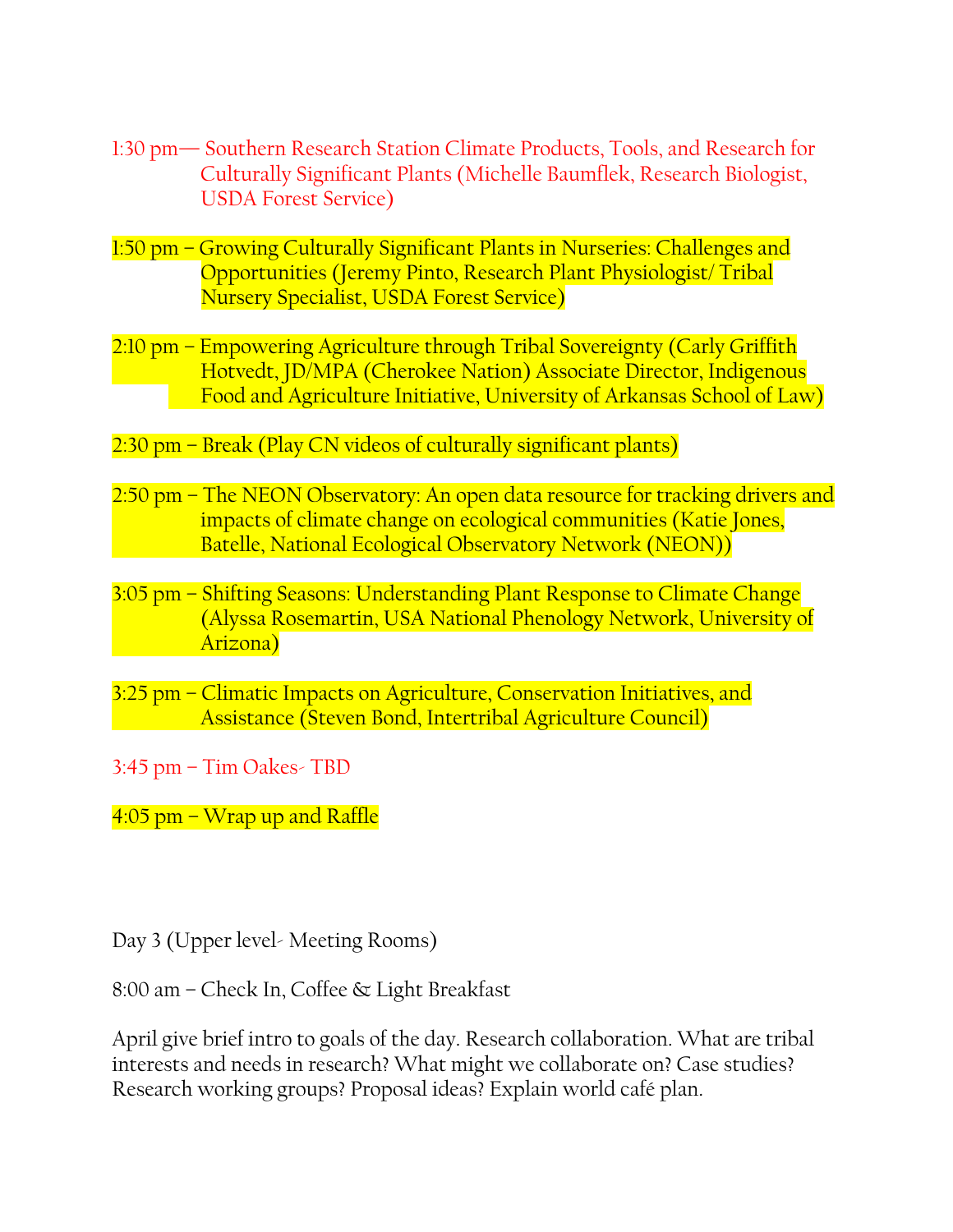8:30 am— World Café Sessions

We will spend 20 min at each table and rotate thru the topics.

Introduction

Climate change is one of the most important global environmental problems facing Indian country today. Policy decisions are already being made to adapt to climate change and its impacts, but many of these decisions are being made without the science support that could help shape better outcomes. This is especially true in Indian country. These world café discussions will be to identify research interests, needs, and priorities around culturally significant plants and climate change. The sessions will consist of a series of facilitated discussions around the following topics (below).

Table #1 Time to Restore: Connecting People, Plants and Pollinators (Alyssa Rosemartin)

Description: Pollinator restoration has many challenges, from selecting which species to plant to provide nectar during critical periods, to knowing how these plant species will respond to changes in climate including more variable weather conditions. Better knowledge about flowering and seed timing for critical nectar plants, and the links between this activity and climate, can inform more resilient restoration plantings. We are a team of collaborators from the Bosque Ecosystem Monitoring Program, the Tribal Alliance for Pollinators, the Gulf Coast Phenology Trail, and the USA National Phenology Network, supported by a grant from the South Central Climate Adaptation Science Center. Our project, Time to Restore: Connecting People, Plants, and Pollinators, aims to deliver guidance to those working on pollinator restoration.

Questions:

- What factors do you consider when selecting plants for (pollinator) restoration?
- What are gaps in information related to nectar plants?
- What tools and resources will help you to make informed choices about planting in the face of climate change?

Table #2 Carbon Storage and Soil Health (Lily Pfeifer)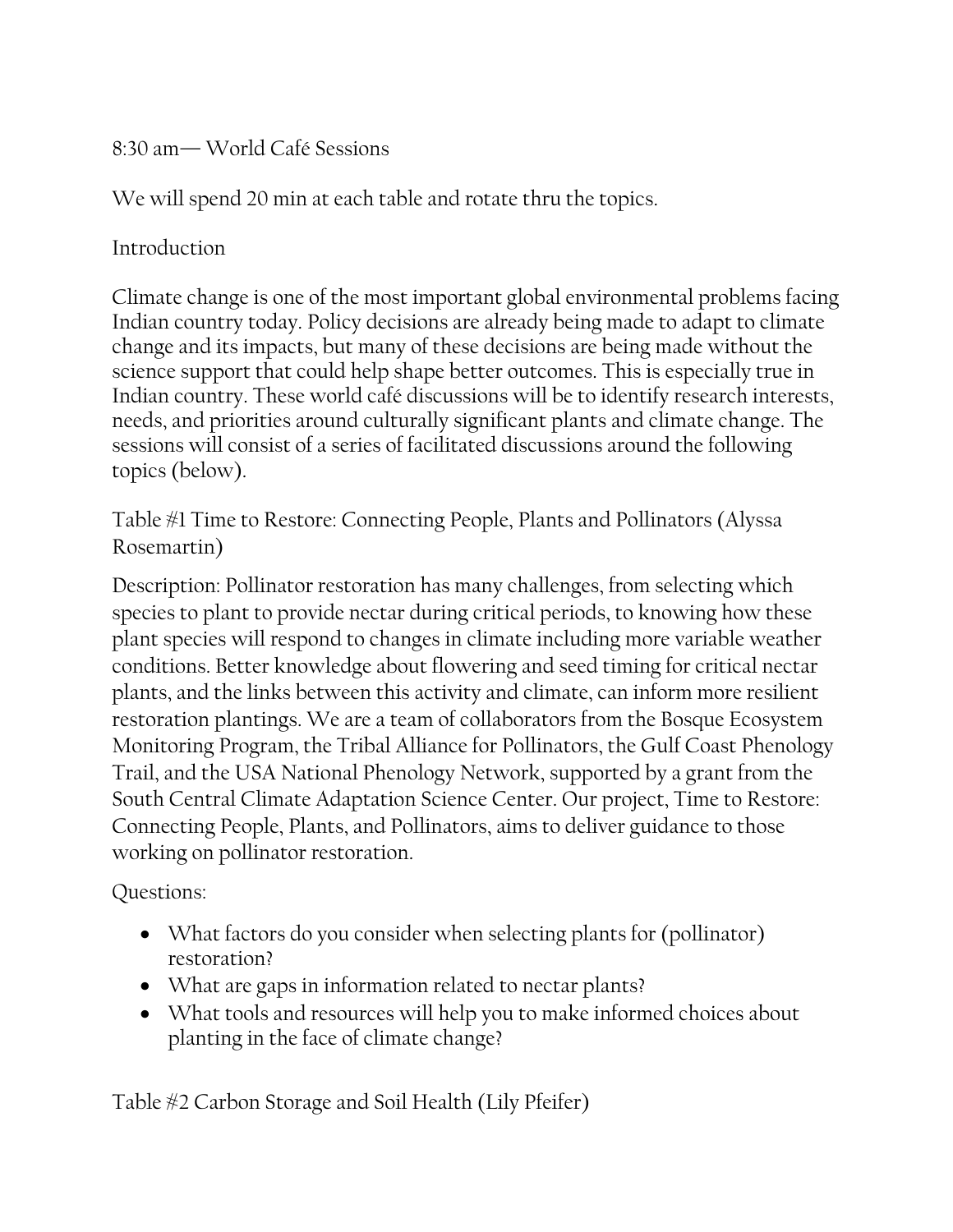Description: Plants efficiently absorb CO2 from the atmosphere via photosynthesis, and soils have enormous potential to preserve carbon long-term. Our company, Bison Underground, is in the early stages of developing a tool that will bury plant material deeper into agricultural soils. Together with the transition to "no-till" regenerative practices, our goal is to enhance soil carbon sequestration at a rate that will roll back carbon levels in the atmosphere. We are hoping to have a discussion about the types of plants (e.g., fast-growing, balanced C:N ratio) that might be best-suited for carbon storage research like ours.

#### **Questions:**

- Would there be opportunities to collaborate on carbon storage research on plants that you are working on restoring or preserving?
- What plant characteristics come to mind when defining plants that are best suited for carbon storage research?
- Have you had success quantifying net carbon accumulation? What are some of the challenges?
- What are some of the limitations that you associate with plant  $\&$  soil-based carbon solutions?
- What are some best management practices for growing plants that enhance carbon storage?
- What is your experience with plant growth or restoration efforts and carbon credits?

Table #3 Culturally Significant Plants and Climate Change: Perspectives and Concerns (April Taylor)

Description: We will discuss the impacts of climate change on culturally significant plants. We will discuss what the concerns are. As we discuss these impacts and concerns, we will discuss what concerns around research practices are and what needs to be considered. We will discuss what knowledge is needed about culturally significant plants and climate change. What is needed to integrate research results into tribal planning process for protecting, restoring, or adaptation practices?

Questions:

- How do tribes influence research priorities?
- What partnerships of tribes and non-tribal universities are required to develop tribally relevant research strategies?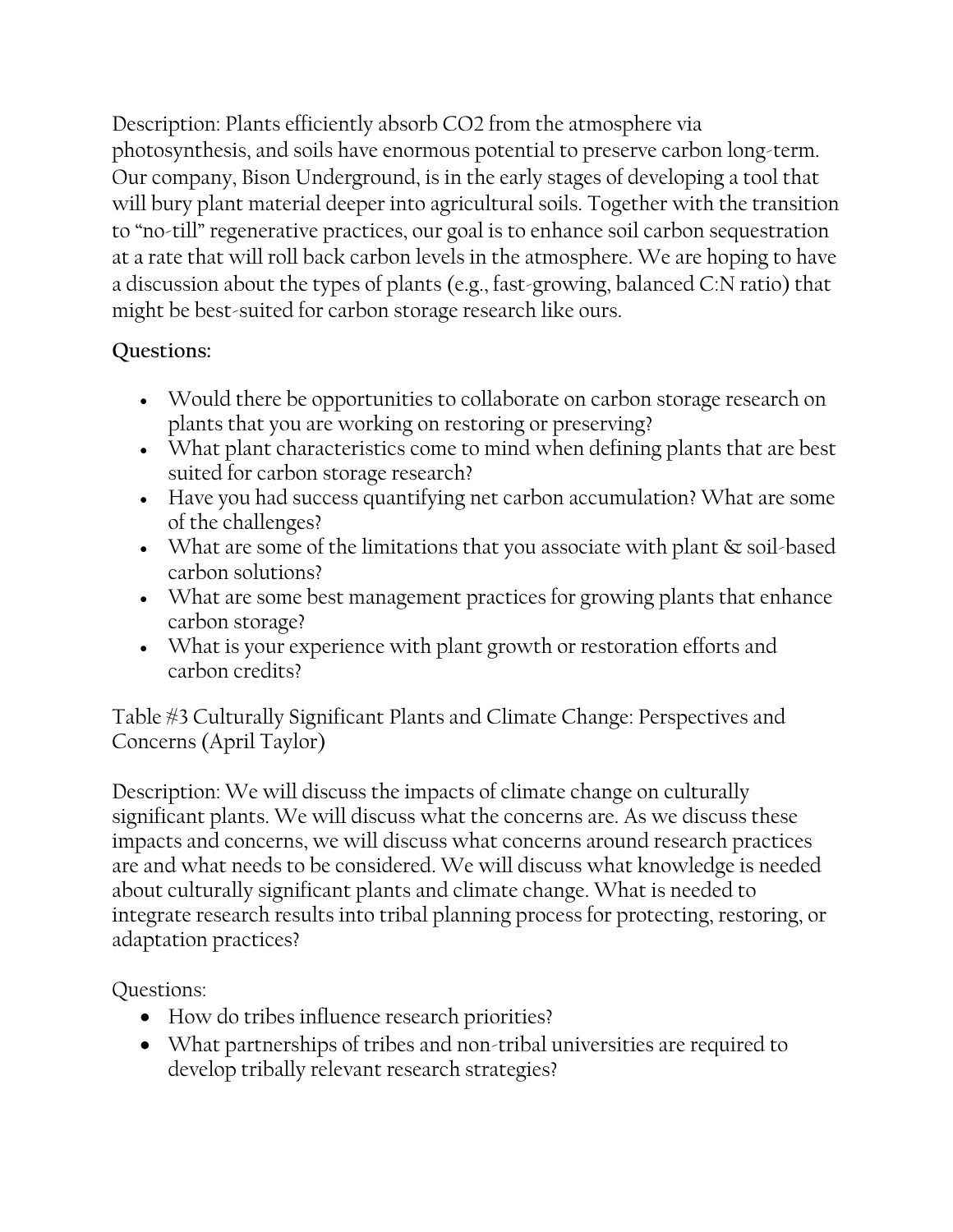Table #4 Furthering Partnerships and Research for Culturally Significant Plants and Climate Change (Michelle Baumflek)

Description: In partnership with several Southeastern Tribes, the USDA Forest Service Southern Research Station has been building a research program dedicated to care of culturally significant plants and inclusion of Indigenous knowledge. The Station also has many scientists who are creating tools that contribute to climate change adaptation efforts in forests and grasslands. Some areas of focus include water yield modeling, tree species range models, and predicting forest disease and pest outbreaks. We'd like to learn more about how Forest Service and Tribal efforts around climate change can be collaboratively identified and developed. This world café table will be a space to collectively discuss future areas of research that can respond to Tribal community priorities for culturally significant plants.

Questions:

- What kinds of research products or tools could further your community's climate change adaptation efforts for culturally significant plants?
- What are some strategies you would recommend for collaboratively developing these tools and partnerships?

Table #5 Telling Future Stories with Climate Projections (Adrienne Wootten)

Description: As the climate changes, climate projections can provide a useful tool for adaptation planning and impact assessments. The South Central Climate Adaptation Science Center provides access to climate projections which tells many future stories. Specifically, the projections available from the Climate Projections Evaluation Project (funded under a grant from the South Central Climate Adaptation Science Center) tell stories of the future climate for all our partners to use for climate adaptation planning and impact assessments. The team at the South Central Climate Adaptation Science Center provides these projections, but also helps our partners interpret them and use them for their needs.

Questions:

- What factors should I consider when working with climate projections?
- What information, tools, and resources from the climate projections would help you make informed choices for climate adaptation planning?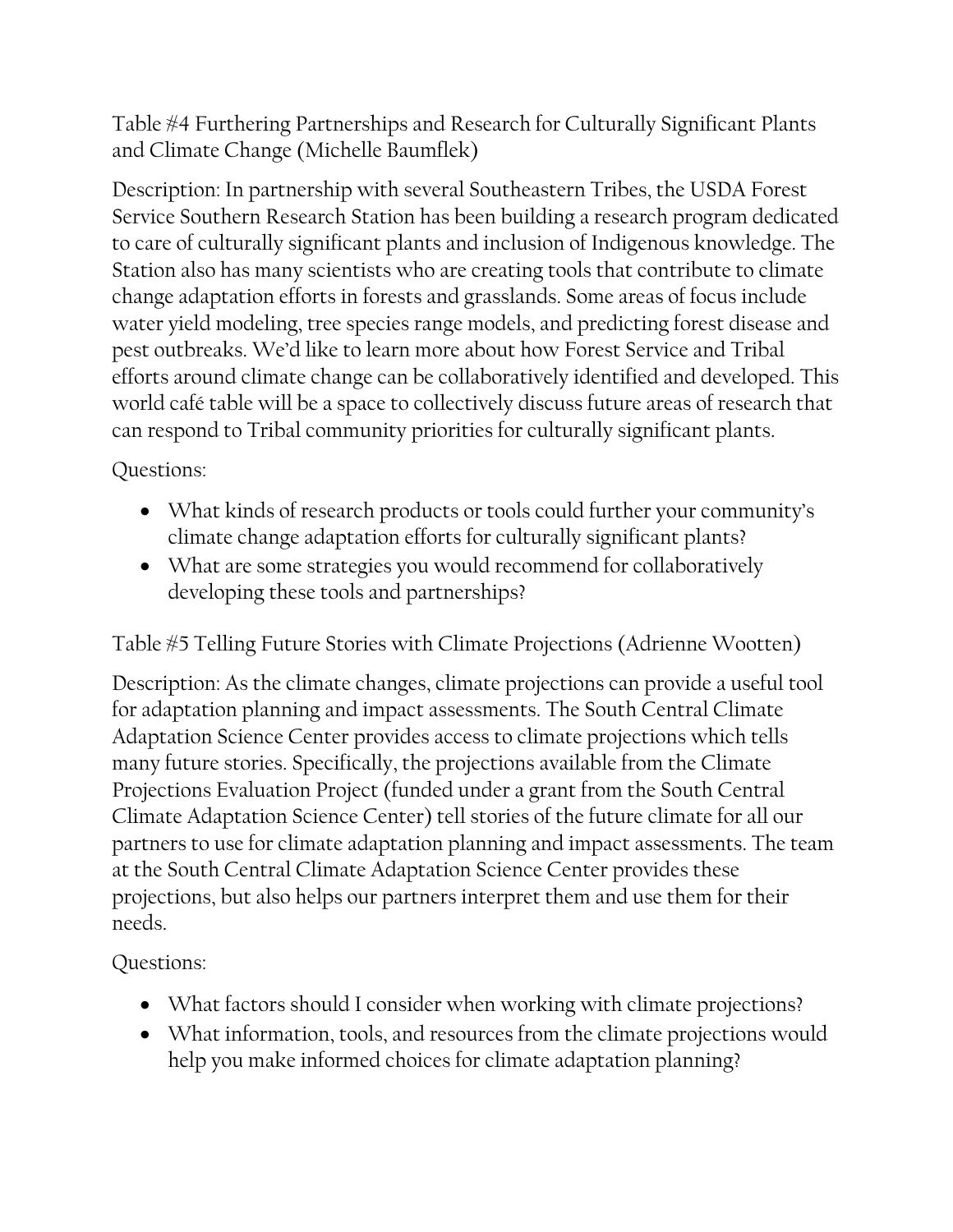### Table #6 Lara Souza- Grasslands and Drought Management

Description: Grasslands in the Southern Great Plains (SGP) have experienced climate variability including drought and pluvial years. Seasonal shifts in precipitation, drought vs. pluvial months, have also been recorded in SGP and have strong ecological impacts such as changes in plant abundance (plant dominance) and overall plant biodiversity. Management, such as hay harvest, may help mitigate drought effects on plant biodiversity by allowing both common (dominant) and uncommon (subdominant) plant species to better coexist.

#### Questions:

- What plant types do you select during drought vs. pluvial periods?
- What gaps are there in understanding grassland management and climate change?
- What are collaborative opportunities for management ecologically and culturally important plant species under climate variability?

Table #7 Climatic Impacts on Agriculture, Conservation Initiatives, and Assistance (Steven Bond)

Description: The Intertribal Agriculture Council are partnering to provide Native producers with technical assistance and resources. As Native producers continue to be impacted by multiple natural disasters and climate change, we know that many have unanswered questions. This session will discuss what are the impacts for Native American farmers and ranchers and what are their priorities.

#### Questions:

- What are the types of impacts that you are seeing?
- What could these impacts mean for native producers in the long term?
- What information would be needed to plan or adapt these operations?
- What are some of the options/ alternatives that might be considered?

Table #8 River Cane Gathering and Rivercane Restoration Alliance Updates

Description: The Tribal Nations – USDA Forest Service River Cane Gathering and the USACE TNTCX Rivercane Restoration Alliance groups are working together to promote Rivercane Restoration and foster Rivercane Relationships. The River Cane Gathering hosted 3 webinars to promote restoration efforts and connect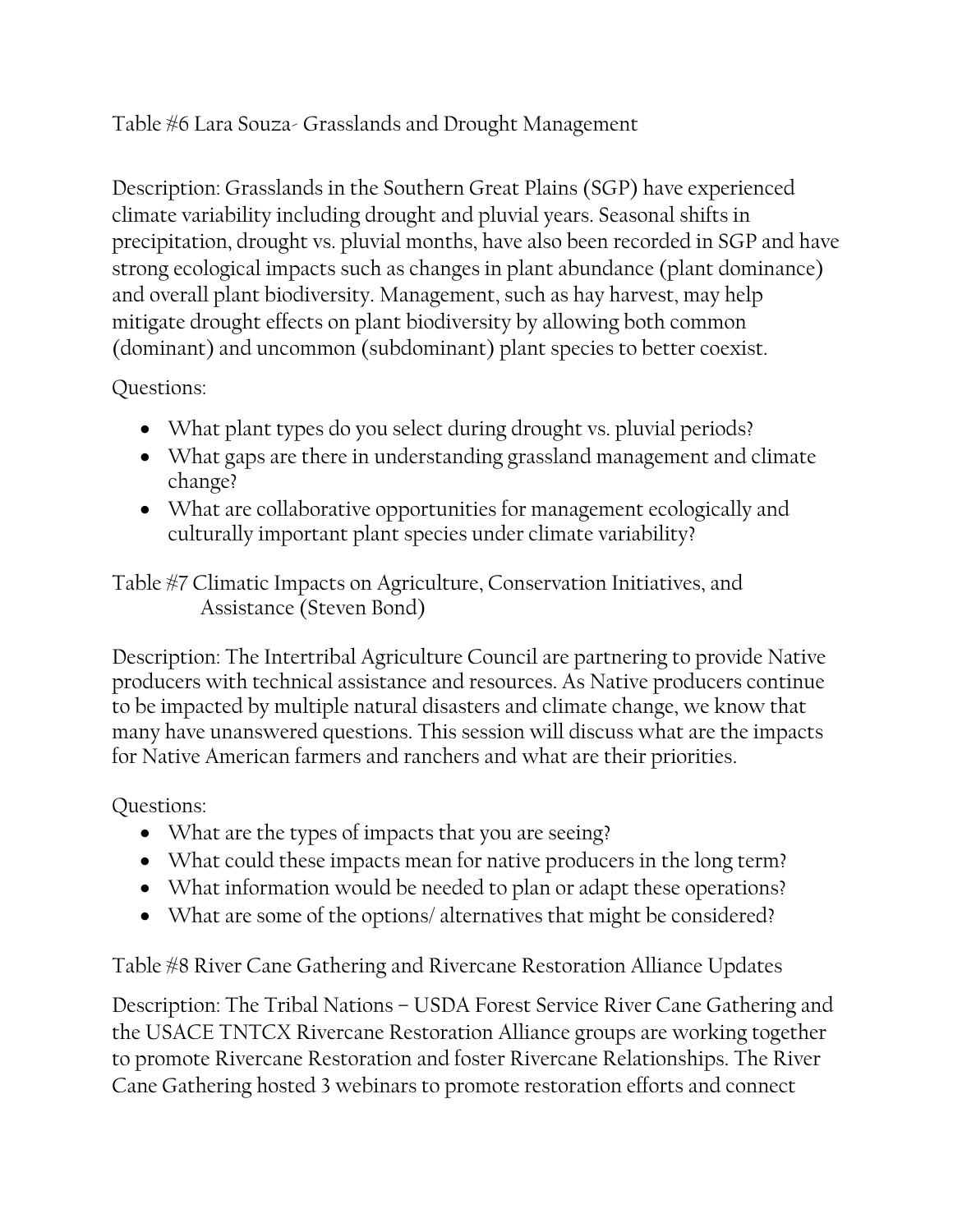people together for future projects. The Rivercane Restoration Alliance hosted a Rivercane Restoration Workshop focused on creating a Traditional Ecological Conceptual Model for Rivercane. There are many opportunities coming up for 2022 that we wish for you to be a part of!

Questions:

- What aspects of river cane is your community interested in?
- Is a Traditional Ecological Conceptual Model for Rivercane something that could benefit you?
- Are you interested in rivercane restoration opportunities?
- What is preventing rivercane restoration in your area (i.e., policy, land use, funding, education, etc..)?

Table #9 Exploring Research and Collaboration Opportunities among Tribal Nations and Indigenous Communities of the Americas

Description: We will discuss how Indigenous communities in the Andes of South America experience challenges and resilience at the intersection of climate change, crop production, and food security. Andean Indigenous communities, like their sister native nations on the north, have domesticated crops that have become world foods, chief among them, potatoes, quinoa, maize. The diversity of these crops are significant for these communities and their cultures, however, a convergence of factors such as climate change, increasing pollution, lack of technical support, and market dysfunctions are eroding community mechanisms of solidarity and resilience exacerbating instead inequalities and injustices.

Questions:

- To what extent do you see that the experience of the Andean communities are similar to those of the Tribal Nations in Oklahoma?
- Are there successful experiences of research collaborations between native Nations and universities that could be shared/replicated with Andean Indigenous communities?
- How can opportunities be created for North-South Native Nations knowledge/tech exchange and user-based research alliances?

12:00 pm – Lunch break

1:30 pm – Debrief/ Share Summaries from World Café Sessions